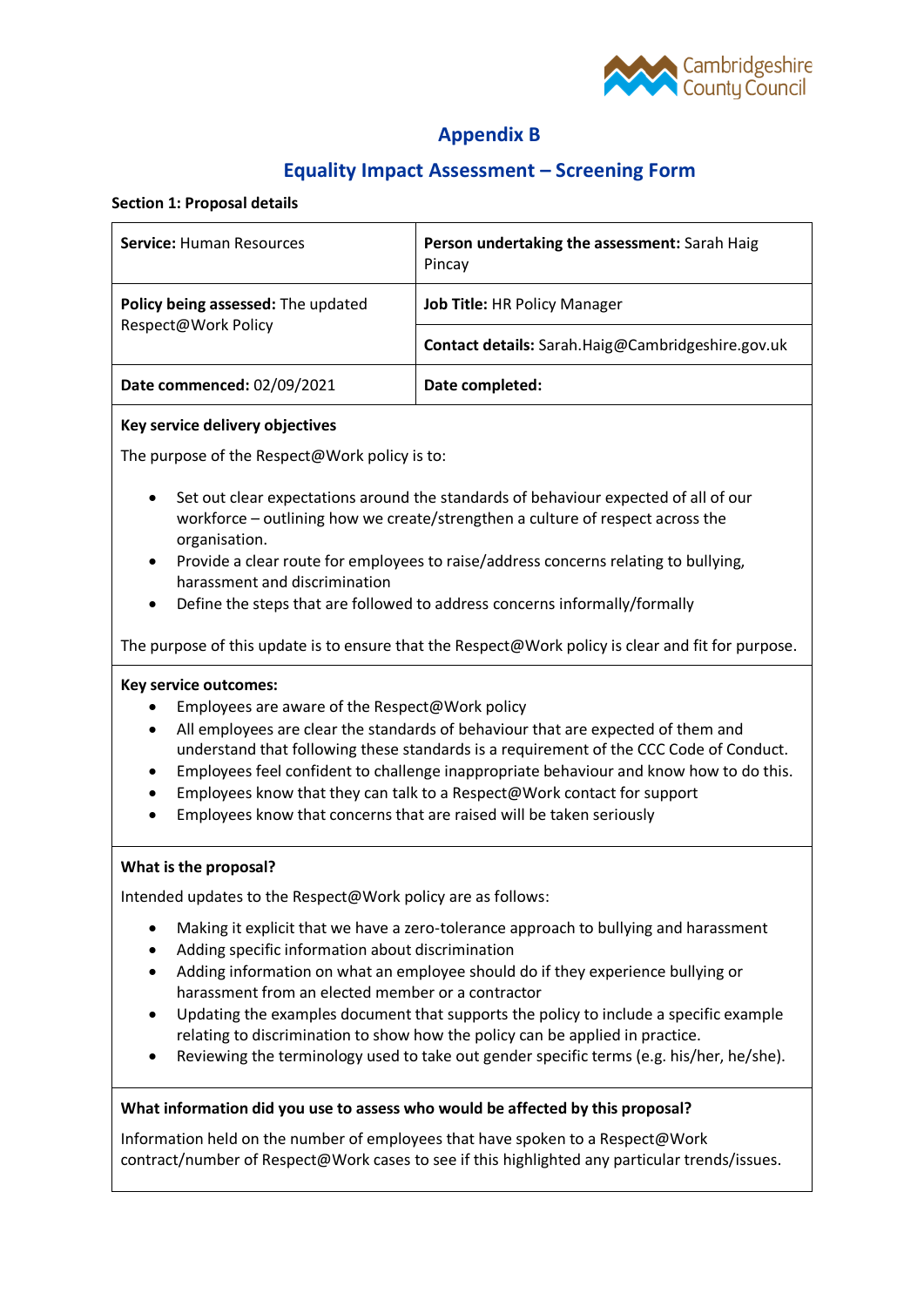

Feedback from members of the equality and diversity action group – working with a focus group of 5 people

Feedback from the equality and diversity network group – policy distributed to network members for comments and suggestions and their feedback taken onboard.

## **Are there any gaps in the information you used to assess who would be affected by this proposal?**

We have limited feedback on the employee's experience after speaking to a Respect@Work contact. We have added a prompt to the policy to ask employees to provide feedback following a discussion with a Respect@Work contract.

The feedback from the Respect@Work pulse survey will provide additional insight into employees experiences at work – this may inform further updates to the policy, supporting documents or how the policy is communicated.

## **Who will be affected by this proposal?**

The Respect@Work policy applies to all CCC employees at all levels of the organisation. The potential to use the policy to address incidents of discrimination is particularly relevant to employees that have protected characteristics.

#### **Section 2: Identifying impacts on specific minority/disadvantaged groups**

| <b>Scope of this Equality Impact Assessment</b>                                       |  |                        |  |  |
|---------------------------------------------------------------------------------------|--|------------------------|--|--|
| Check box if group could foreseeably be at risk of negative impact from this proposal |  |                        |  |  |
| Note *= protected characteristic under the Equality Act 2010                          |  |                        |  |  |
| $Age*$                                                                                |  | Disability*            |  |  |
|                                                                                       |  |                        |  |  |
| Gender reassignment*                                                                  |  | Marriage and civil     |  |  |
|                                                                                       |  | partnership*           |  |  |
| Pregnancy and maternity*                                                              |  | Race*                  |  |  |
| Religion or belief (including no                                                      |  | Sex*                   |  |  |
| belief)*                                                                              |  |                        |  |  |
| Sexual orientation*                                                                   |  | <b>Rural isolation</b> |  |  |
|                                                                                       |  |                        |  |  |
| Poverty                                                                               |  |                        |  |  |

#### **Section 3: Explanation of 'no foreseeable risk' EIA screening**

Explain why this proposal will not have a foreseeable risk of negative impact for each group. Provide supporting evidence where appropriate. Where the same explanation applies to more than one group, state it in the 'Reasons' column for the first relevant group and put 'as per [first group name] above' to reduce duplication.

| Characteristic / group | Explanation of why this proposal will not have a foreseeable risk of negative                                                                                                                                               |
|------------------------|-----------------------------------------------------------------------------------------------------------------------------------------------------------------------------------------------------------------------------|
| of people              | impact                                                                                                                                                                                                                      |
| 1. Age                 | The updates to the Respect@Work policy do not have a foreseeable negative<br>impact on individuals due to their age.                                                                                                        |
|                        | There is a possibility that those with less work experience could need more<br>support to raise a Respect@Work concern however this is mitigated by having<br>Respect@Work contacts to support employees with this process. |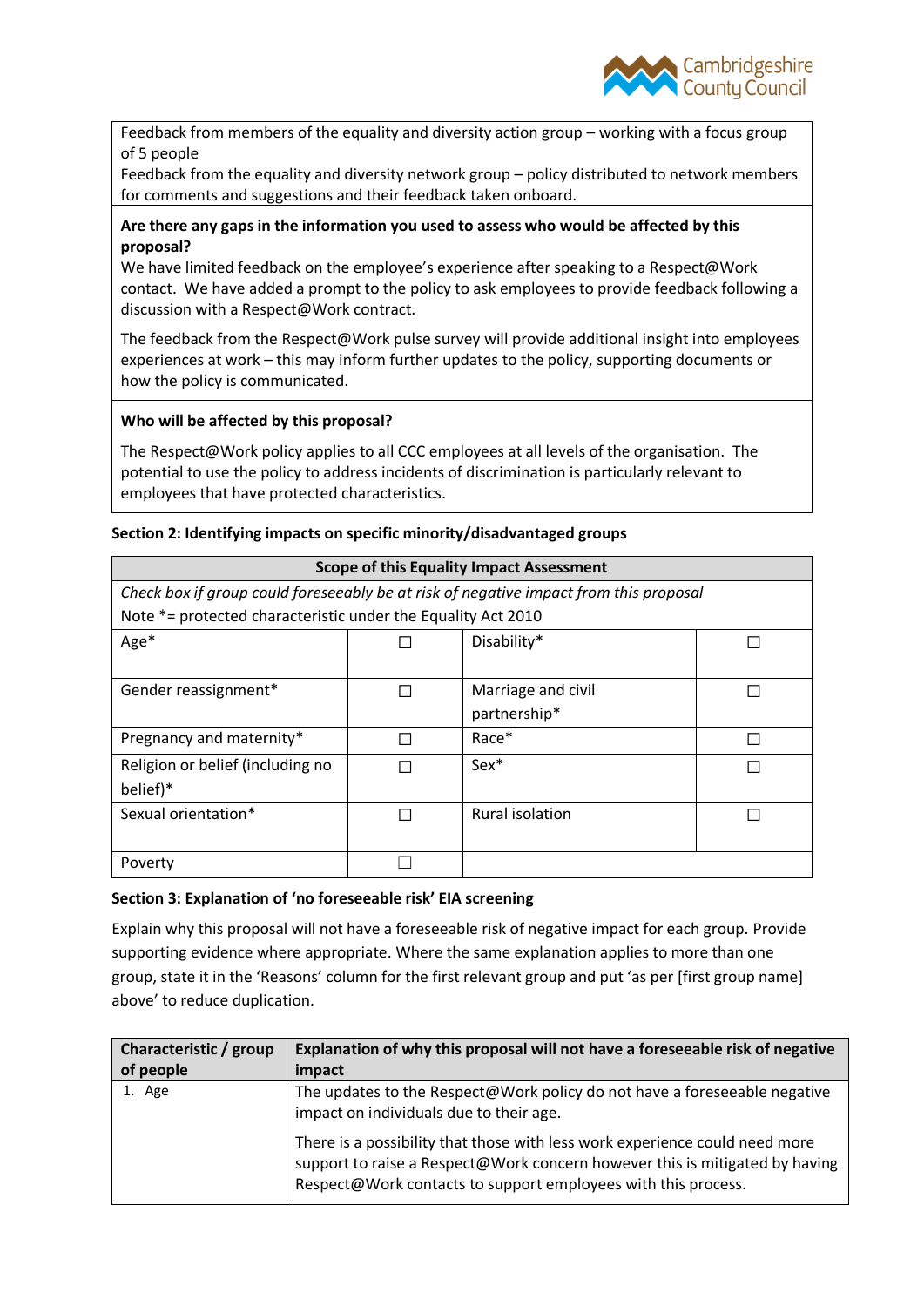

|                                      | The updated policy sign posts the equality and diversity network as a source<br>of support which is particularly relevant to individuals with any protected<br>characteristic.                                                                                 |
|--------------------------------------|----------------------------------------------------------------------------------------------------------------------------------------------------------------------------------------------------------------------------------------------------------------|
|                                      | The policy highlights the positive value of having a diverse workforce.                                                                                                                                                                                        |
| 2. Disability                        | The updates to the Respect@Work policy do not have a foreseeable negative<br>impact on disabled individuals.                                                                                                                                                   |
|                                      | Specific examples are given around disability discrimination and ableism to<br>highlight that these behaviours are not acceptable.                                                                                                                             |
|                                      | The primary way of contacting a Respect@Work contact is via phone which<br>could be less accessible for an individual with a hearing impairment however<br>an email alternative is also provided.                                                              |
|                                      | Employees can use a screen reader to access the policy and example<br>documents.                                                                                                                                                                               |
|                                      | The policy sign posts the equality and diversity network as a source of support<br>which is particularly relevant to individuals with any protected characteristic.                                                                                            |
|                                      | The policy highlights the positive value of having a diverse workforce.                                                                                                                                                                                        |
| 3. Gender<br>Reassignment            | The updates to the Respect@Work policy do not have a foreseeable negative<br>impact on transgender employees.                                                                                                                                                  |
|                                      | The policy gives transphobia is given as an example of behaviour is not<br>acceptable.                                                                                                                                                                         |
|                                      | The gender identity signposts employees to address any discrimination that<br>they experience via the Respect@Work policy.                                                                                                                                     |
|                                      | The policy sign posts the equality and diversity network as a source of support<br>which is particularly relevant to individuals with any protected characteristic.                                                                                            |
|                                      | The policy highlights the positive value of having a diverse workforce.                                                                                                                                                                                        |
| 4. Marriage and Civil<br>Partnership | The updates to the Respect@Work policy do not have a foreseeable negative<br>impact on individuals on the basis of their marriage/civil partnership status.<br>Marriage and civil partnerships are detailed as characteristics covered by the<br>Equality Act. |
|                                      | The policy sign posts the equality and diversity network as a source of support<br>which is particularly relevant to individuals with any protected characteristic.                                                                                            |
|                                      | The policy highlights the positive value of having a diverse workforce.                                                                                                                                                                                        |
| 5. Pregnancy and<br>Maternity        | The updates to the Respect@Work policy do not have a foreseeable negative<br>impact on individuals on the basis of being pregnant or on maternity leave.<br>Pregnancy and maternity are detailed as characteristics covered by the<br>Equality Act.            |
|                                      | The policy sign posts the equality and diversity network as a source of support<br>which is particularly relevant to individuals with any protected characteristic.                                                                                            |
|                                      | The policy highlights the positive value of having a diverse workforce.                                                                                                                                                                                        |
| 6. Race                              | The updates to the Respect@Work policy do not have a foreseeable negative<br>impact on individuals based on their race.                                                                                                                                        |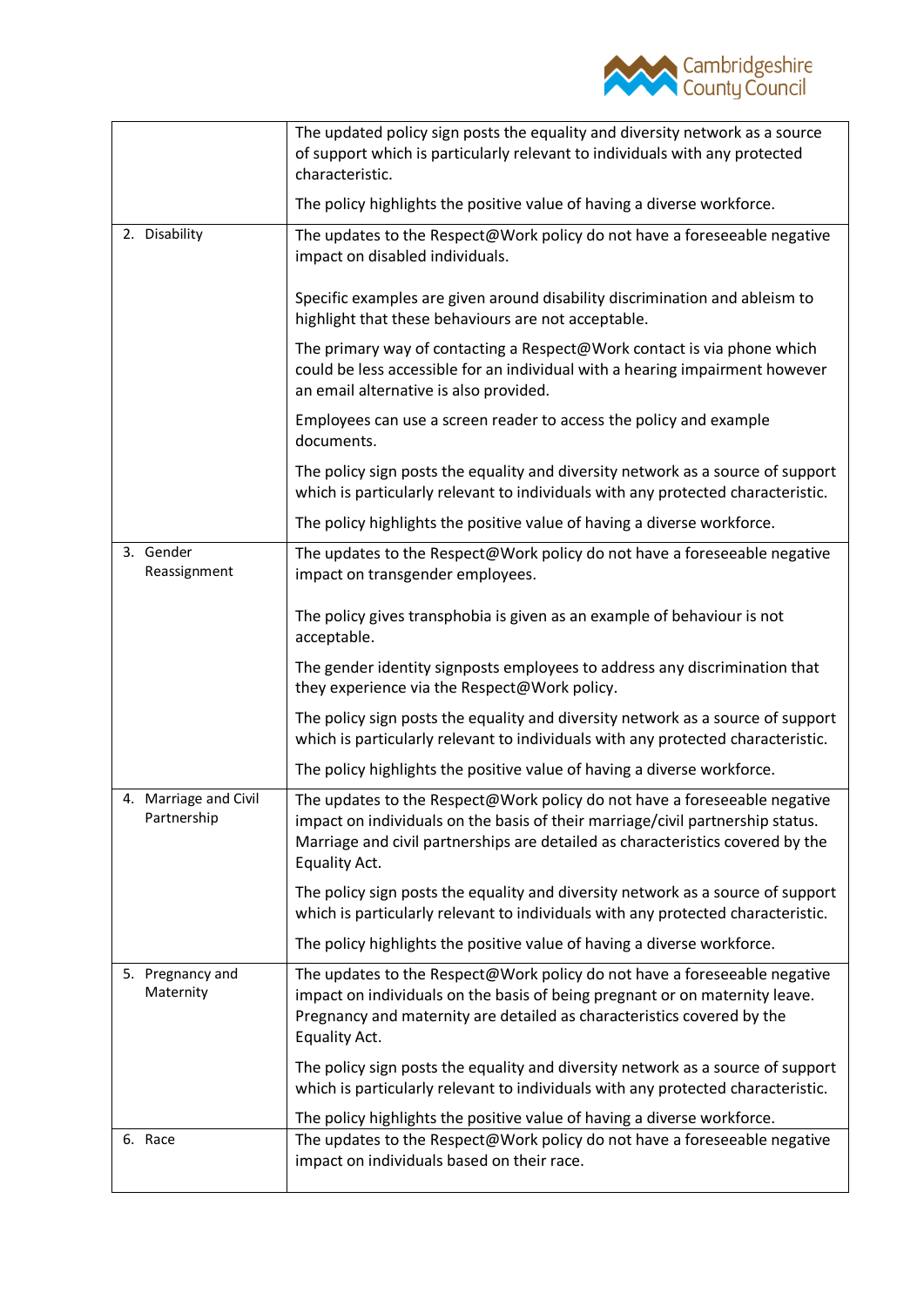

|                                                | Specific examples are given around racial discrimination to highlight that this<br>is not acceptable. An extra example has been added to the supporting<br>document detailing a situation where an employee has experienced racial<br>discrimination. The example shows how the Respect@Work policy would<br>apply in this situation.                                                                                                                     |
|------------------------------------------------|-----------------------------------------------------------------------------------------------------------------------------------------------------------------------------------------------------------------------------------------------------------------------------------------------------------------------------------------------------------------------------------------------------------------------------------------------------------|
|                                                | The policy includes new references to gaslighting and micro-aggressions which<br>area relevant in the context of race as well as for other protected<br>characteristics.                                                                                                                                                                                                                                                                                  |
|                                                | The policy sign posts the equality and diversity network as a source of support<br>which is particularly relevant to individuals with any protected characteristic.                                                                                                                                                                                                                                                                                       |
|                                                | The policy highlights the positive value of having a diverse workforce.                                                                                                                                                                                                                                                                                                                                                                                   |
| 7. Religion or Belief<br>(including no belief) | The updates to the Respect@Work policy do not have a foreseeable negative<br>impact on individuals based on their religion or belief.                                                                                                                                                                                                                                                                                                                     |
|                                                | Specific examples are given around discrimination on the basis of religion or<br>belief to highlight that this is not acceptable.                                                                                                                                                                                                                                                                                                                         |
|                                                | The policy sign posts the equality and diversity network as a source of support<br>which is particularly relevant to individuals with any protected characteristic.                                                                                                                                                                                                                                                                                       |
|                                                | The policy highlights the positive value of having a diverse workforce.                                                                                                                                                                                                                                                                                                                                                                                   |
| 8. Sex                                         | The language in the policy has been updated to make it gender neutral.                                                                                                                                                                                                                                                                                                                                                                                    |
|                                                | The policy highlights the positive value of having a diverse workforce.                                                                                                                                                                                                                                                                                                                                                                                   |
| 9. Sexual Orientation                          | The updates to the Respect@Work policy do not have a foreseeable negative<br>impact on individuals based on their sexual orientation.                                                                                                                                                                                                                                                                                                                     |
|                                                | The policy is explicit that discrimination on the basis of sexual orientations is<br>unacceptable and unlawful.                                                                                                                                                                                                                                                                                                                                           |
|                                                | The policy sign posts the equality and diversity network as a source of support<br>which is particularly relevant to individuals with any protected characteristic.                                                                                                                                                                                                                                                                                       |
|                                                | The policy highlights the positive value of having a diverse workforce.                                                                                                                                                                                                                                                                                                                                                                                   |
| 10. Rural Isolation                            | There is no negative impact anticipated based on an employee living or<br>working in an isolated rural location - the treatment that employees can<br>expect at work are not directly impacted by these factors. The<br>Respect@Work policy can be accessed by employees working at any CCC<br>location with access to Camweb. They will have equal access to the<br>Respect@Work policy.                                                                 |
| 11. Poverty                                    | The policy applies equally to employees across the organisations pay grades.<br>The figures for Respect@Work cases do not show a correlation between a<br>person's pay grade and the likelihood of the person raising a concern via the<br>Respect@Work procedure. Some employees on lower grades do not<br>routinely access our computer network/Camweb - we therefore focus<br>communications about the Respect@Work policy via non electronic channels |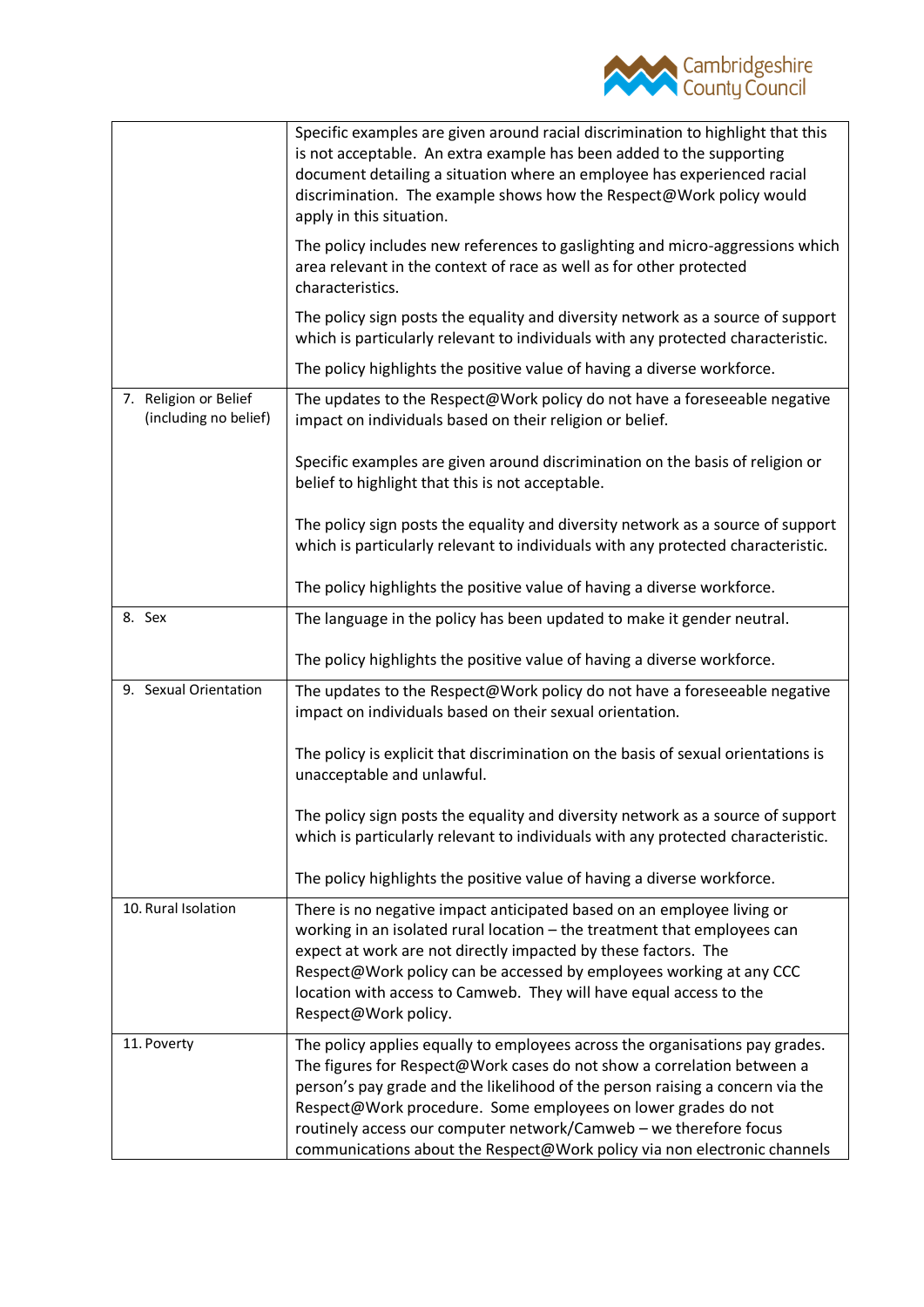

| e.g. briefing note to be discussed in team meetings and using physical posters |
|--------------------------------------------------------------------------------|
| where possible.                                                                |

## **Other relevant information**

#### **Respect@Work Contacts**

Respect@Work contacts can provide support to employees to address issues that they have experienced – to be able to fulfil this role employees need to be willing and comfortable to speak with them. Following feedback from the focus groups we have updated the information on Respect@Work contacts in the policy to include a photo and short biography of each contact. This is to make these contacts more approachable and allow employees to decide who they feel most comfortable to speak to.

Not all of the Respect@Work contacts will have lived experience of discrimination on the basis of a protected characteristic e.g. they may not have personally experienced racism, sexism or homophobia etc. Training will ensure that all Respect@Work contacts have the cultural competency to deal with a broad spectrum of issues. We are also currently working on recruiting a broader range of Respect@Work contacts, from across the organisation to increase the diversity of the people available to speak to.

A potential issue is that all of the current Respect@Work contacts currently work in the HR Team. Some employees may prefer to contract a person that is outside of the HR team/someone within their service. The work that we are undertaking to recruit Respect@Work contacts from across the organisation will address this issue giving employees a broader range of Respect@Work contacts to choose from.

#### **Communication and Credibility**

How well the policy supports employees that are experiencing bullying, harassment or discrimination on the basis of age is dependent on employees knowing that the policy exists, being willing to use the policy and trusting that their concern will be taken seriously. A communications campaign has been designed to raise awareness of the Respect@Work policy. We also highlight the Respect@Work policy in our Equality and Diversity in Employment policy, our induction process, Our Conversations Guidance (this is our performance management system), our contracts of employment and our Code of Conduct.

The updates to the policy have been informed by feedback from a diverse range of employees that made suggestions about how to make the policy clearer more user friendly.

#### **Establishing a Culture of Respect**

Building and strengthening a respectful work culture is dependant on how the Respect@Work policy is applied in practice e.g. how managers and employee give and receive feedback, willingness to promptly and effectively address conduct issues, how all individuals engage with and demonstrate the Respect@Work pledge statements in their day to day work. The policy sets the framework for expected behaviour managers and employees at all levels have a key role in putting the Respect@Work policy into practice.

## **Section 4: Approval**

*Note: if there is no information available to assess impact, this means either information should be sought so this screening tool can be completed, or information should be gathered during a full EIA.*